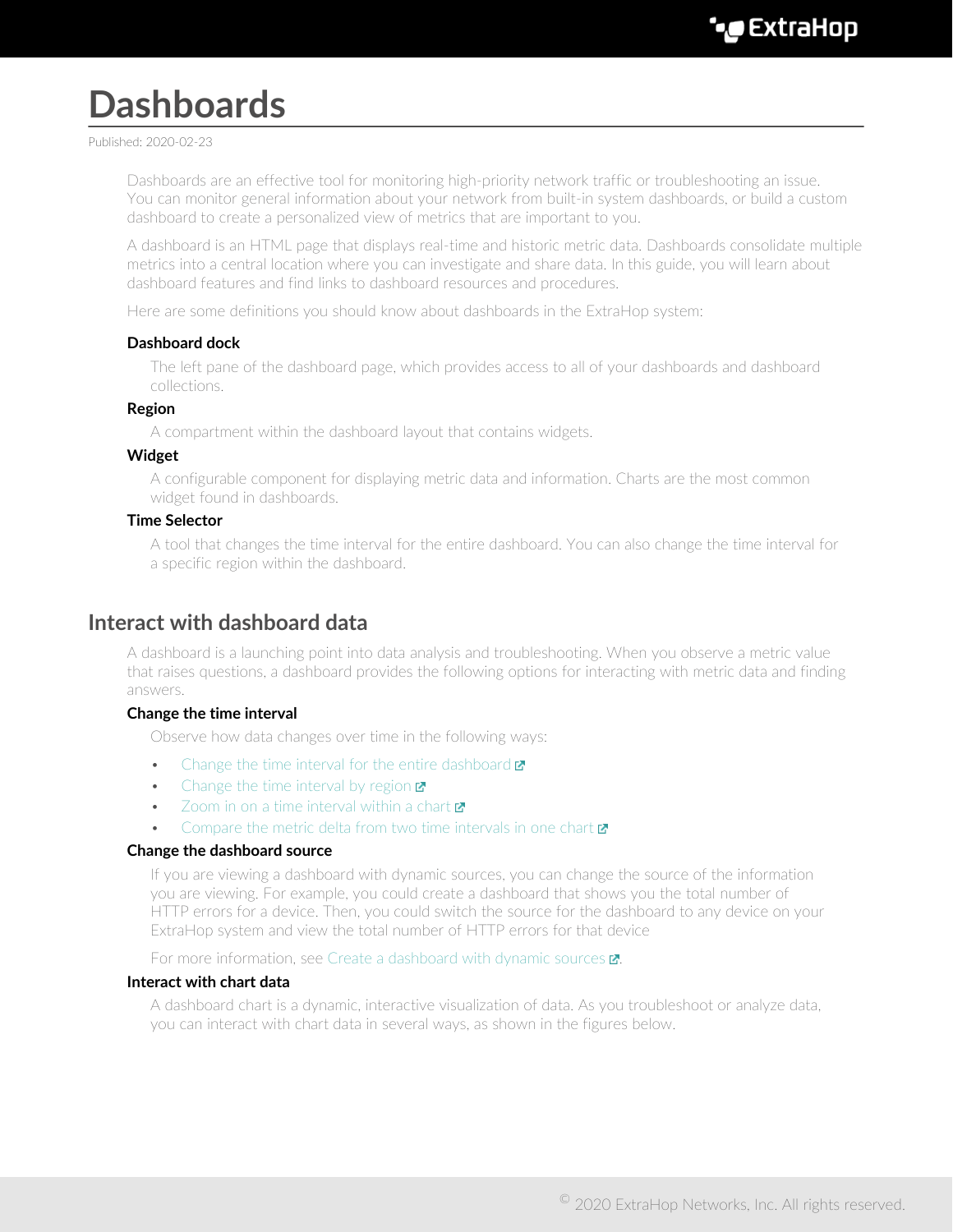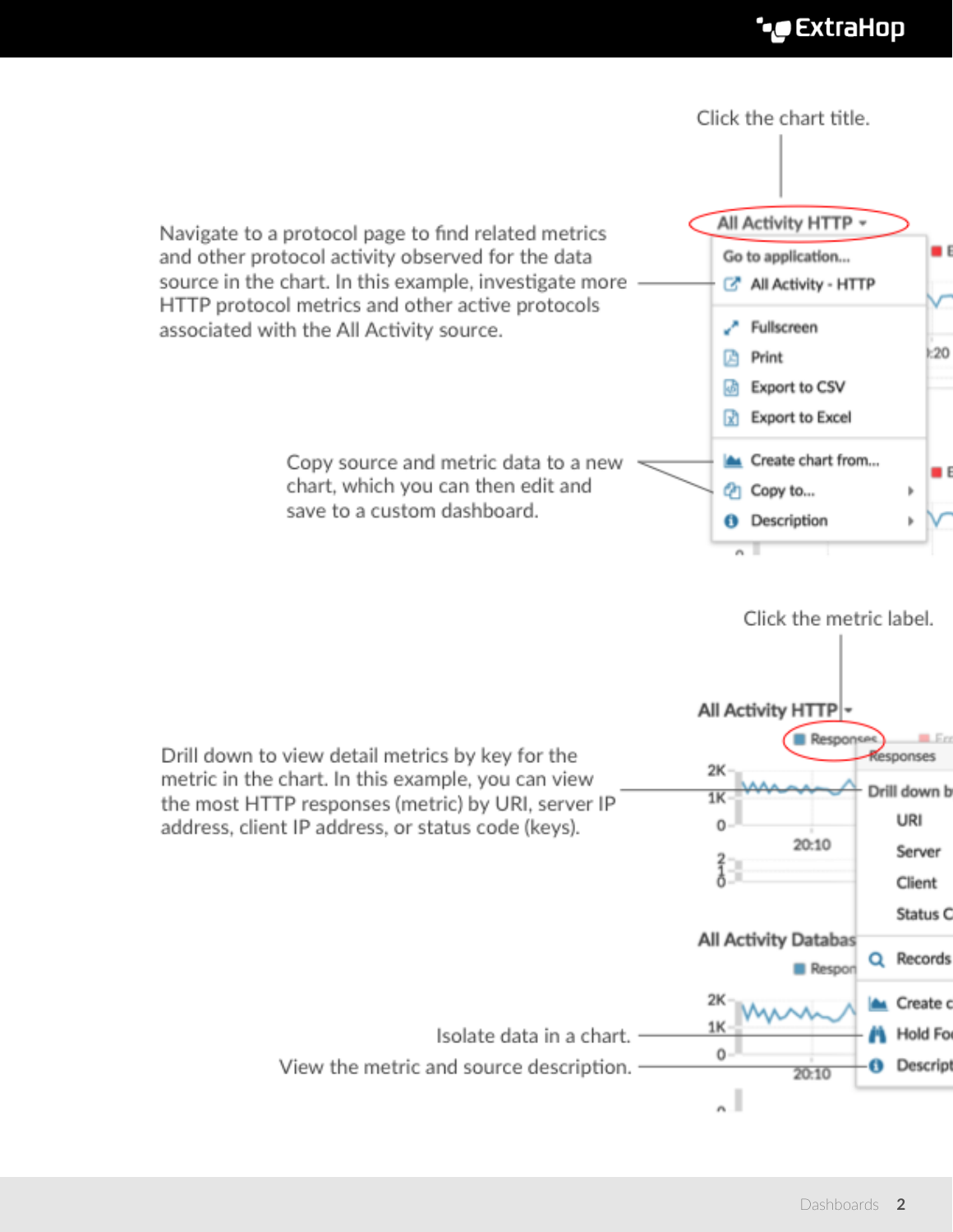# **∙e** ExtraHop



**Note:** Copy or create a chart, and then edit the chart in Metric Explorer **..** When you copy or create a chart from a system dashboard or shared dashboard that you do not own, you must save the edited chart to your own [custom dashboard.](#page-3-0)

#### **Navigate to detections**

Some charts display detection markers, which indicate detections associated with the source of the metric data during the time interval specified for the chart.



**Note:** Machine learning detections require a connection to ExtraHop Cloud Services **..** 

Hover over the detection marker to view the name of the identified detection, and then click the detection marker to navigate to the detail page for the detection for further investigation.

If multiple detections occur at approximately the same time, the marker displays the number of detections. Click the marker to display the list of detections, and then click a detection title to navigate to the detail page.



**Note:** If the time interval of the chart is less granular than the duration of the detection, then the start time and duration of the detection is rounded to match the data points on the chart.

Only the following chart types can display detection markers:

- Area
- Line
- Column
- Line & column

Detection markers are a user preference that you can enable or disable from the User menu. For more information, see [Enable or disable detection markers](https://docs.extrahop.com/7.9/enable-detection-markers/#enable-or-disable-detection-markers)  $\mathbb{Z}$ .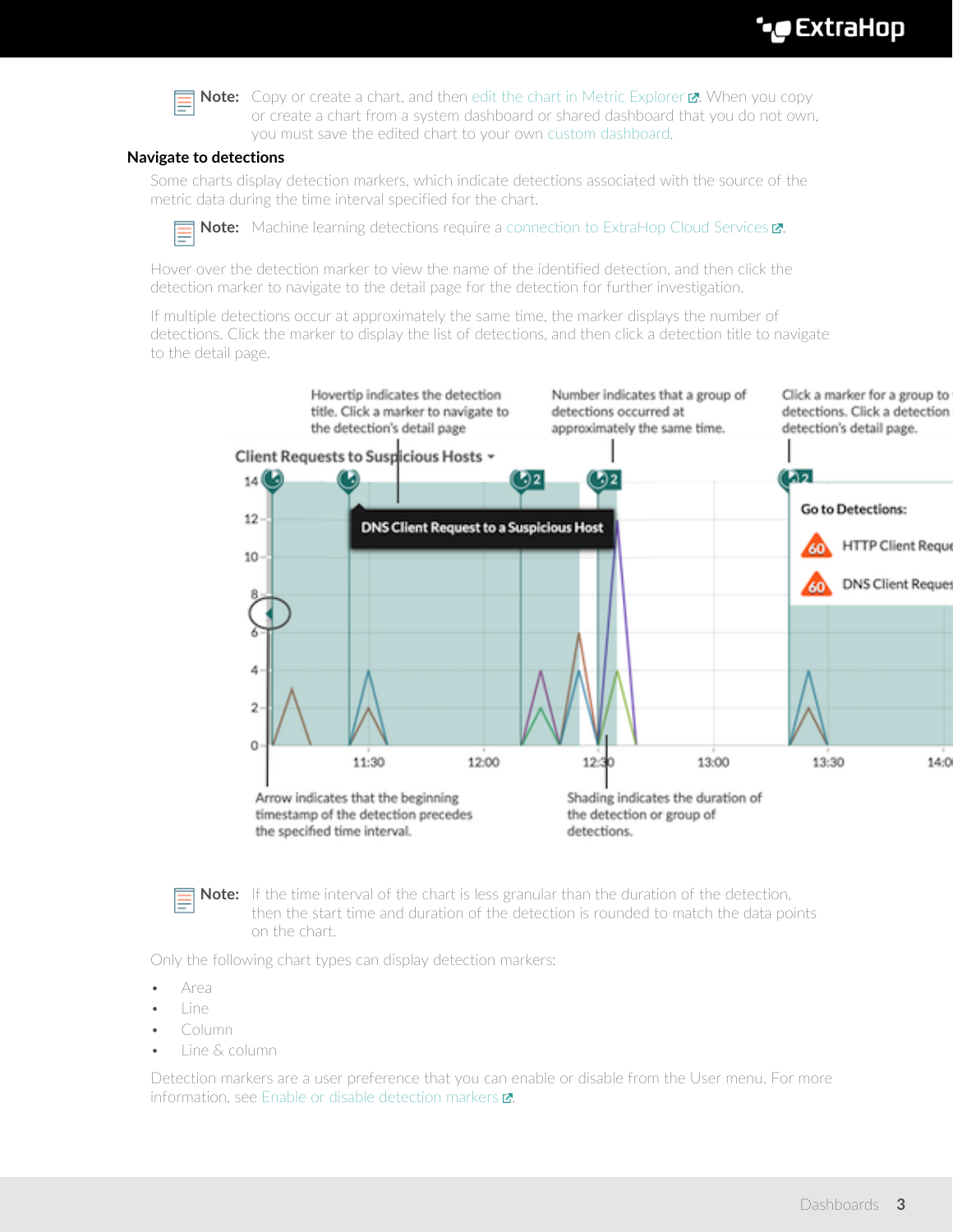## **Monitor your network with system dashboards**

The ExtraHop system provides the following built-in dashboards that display common protocol activity about the general behavior and health of your network.

#### **Activity dashboard**

Find top-talkers by application (L7) protocols and view recent alerts. For more information about charts in this dashboard, see [Activity dashboard](https://docs.extrahop.com/7.9/activity-dashboard/#activity-dashboard)  $\blacksquare$ .

#### **Network dashboard**

Identify traffic latency and bottlenecks over the data link (L2), network (L3), and transport (L4) layers. For more information about charts in this dashboard, see Network dashboard **r.** 

#### **Security dashboard (Reveal(x) only)**

Monitor general information about potential security threats on your network. For more information about charts in this dashboard, see Security dashboard  $\mathbb{Z}$ .

System dashboards are located in the default System Dashboards collection in the dashboard dock and cannot be added to another collection. System dashboards can be viewed by any user except for restricted users.

## <span id="page-3-0"></span>**Monitor your network with custom or shared dashboards**

If you want to monitor specific metrics or custom metrics, you can create a custom dashboard. Custom dashboards are stored separately for each user that accesses the ExtraHop Discover appliance. After you build a custom dashboard, you can share it with other ExtraHop users.

#### **Working with custom dashboards**

There are three ways to create your own dashboard:

- [Create a custom dashboard](https://docs.extrahop.com/7.9/create-dashboard/#create-a-dashboard)  $\blacksquare$  from scratch
- [Copy an existing dashboard](https://docs.extrahop.com/7.9/copy-dashboard/#copy-a-dashboard)  $\mathbb{Z}$ , and then customize it
- [Create a chart](https://docs.extrahop.com/7.9/create-chart)  $\mathbf{z}$  from a protocol page, and then save it to a new dashboard

New dashboards are opened in Edit Layout mode, which enables you to add, arrange, and delete components within the dashboard. After creating a dashboard, you can complete the following tasks:

- [Add or delete widgets and regions](https://docs.extrahop.com/7.9/edit-dashboard-layout/#edit-a-dashboard-layout)  $\square$
- [Edit a region](https://docs.extrahop.com/7.9/edit-dashboard-region/#edit-a-dashboard-region)  $\mathbf{Z}$
- $E$ dit a chart  $\blacksquare$
- [Edit a text box](https://docs.extrahop.com/7.9/edit-text-box/#edit-a-text-box-widget)  $\blacksquare$

Custom dashboards are located in the Dashboard view of the dashboard dock, or if they are part of a dashboard collection, in the Collections view. To make changes to your dashboard at any time, click the command menu **i** in the upper right corner of the page and select **Edit Layout** or **Dashboard Properties**.

To delete a dashboard, click the command menu in the upper right corner of the page, and then select **Delete**.

**Important:** You cannot recover a deleted dashboard. If a dashboard owner's account is deleted from the ExtraHop system, you have the option of transferring the dashboard to another user through the Admin UI. Otherwise, all custom dashboards associated with the user account are also deleted. To preserve dashboards, make a [copy](https://docs.extrahop.com/7.9/copy-dashboard/#copy-a-dashboard)  $E$  before the account is deleted.

#### **Working with shared dashboards**

Dashboards and collections are located in the dashboard dock.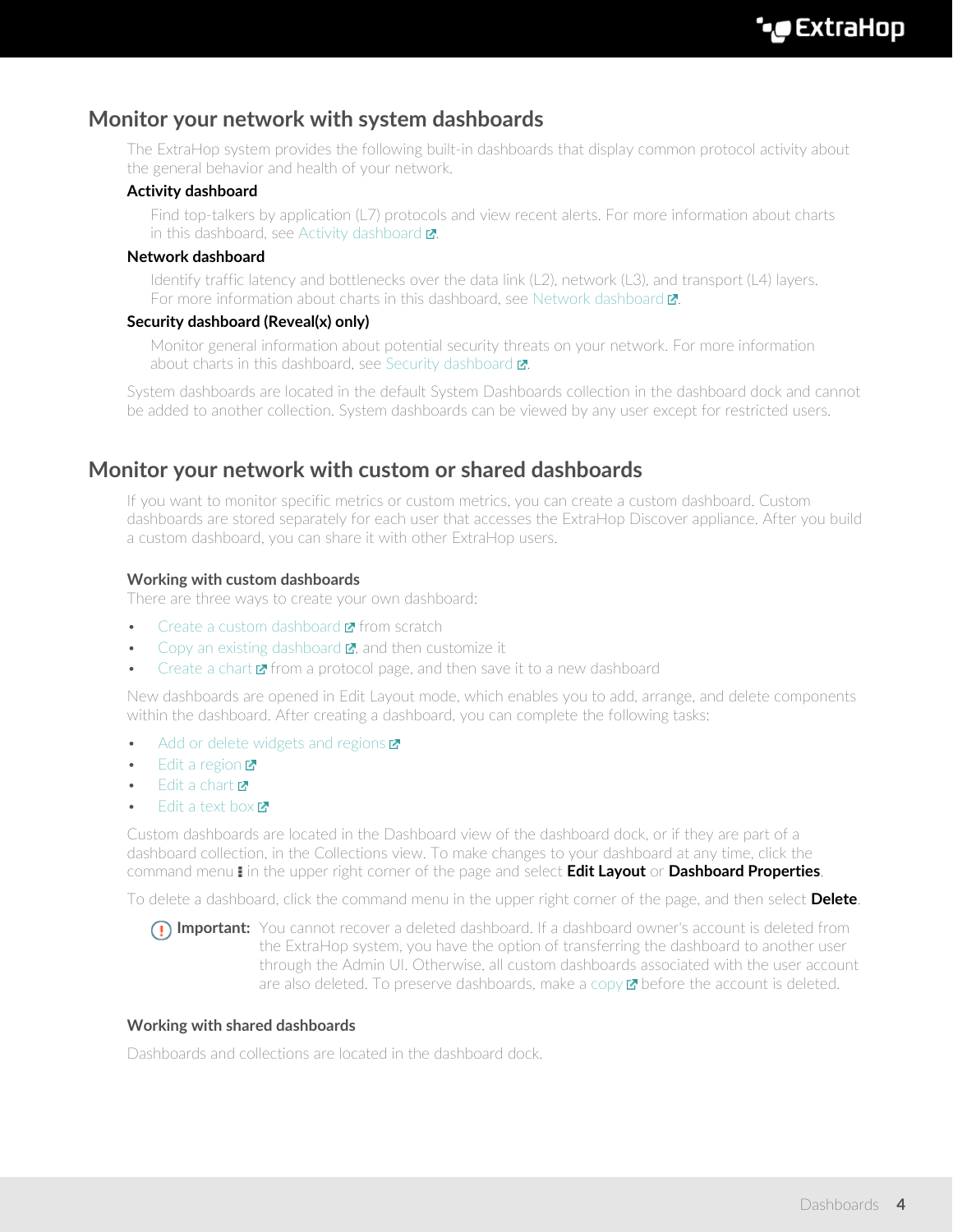# **'•@** ExtraHop

| Type to filter                         | Type to filter                                         |
|----------------------------------------|--------------------------------------------------------|
| <b>COLLECTIONS</b><br><b>DASHBOARD</b> | <b>COLLECTIONS</b><br><b>DASHBOARDS</b>                |
| My Dashboards<br>(0)                   | <b>Active Directory Accounts</b><br>alex $4$           |
| M Office 365<br>(2)                    | <b>Active Directory Details</b><br>christine &         |
| <b>ED</b> System Dashboards (3)        | christine $\Delta$<br><b>Active Directory Overview</b> |
|                                        | Office 365<br>christine &                              |
|                                        | Office 365v2<br>alex $\lambda$                         |
|                                        |                                                        |
|                                        |                                                        |
|                                        |                                                        |
|                                        |                                                        |
|                                        |                                                        |
|                                        |                                                        |
|                                        |                                                        |
|                                        |                                                        |
|                                        |                                                        |
|                                        |                                                        |
|                                        |                                                        |
| <b>Create Collection</b>               | <b>Create Dashboard</b>                                |

Click **Collections** to display all of the dashboard collections you own or that have been shared with you. The number of dashboards in each collection is displayed. Click the collection name to view the owner, who the collection is shared with, and the list of dashboards in the collection.

Only the collection owner can modify or delete a collection. However, because dashboards can be added to multiple collections, you can [create a collection](https://docs.extrahop.com/7.9/create-dashboard-collection)  $\mathbf{z}$  and [share it](https://docs.extrahop.com/7.9/share-dashboard-collection)  $\mathbf{z}$  with other users and groups.

Click **Dashboards** to display an alphabetized list of all of the dashboards that you own or that have been shared with you, including dashboards shared through a collection. The owner of each dashboard is displayed. An icon next to the owner name indicates that the dashboard was shared with you.

You can only modify a dashboard that you do not own if the owner grants you edit permission  $\mathbb{Z}$ . However, you can make a [copy of a shared dashboard](https://docs.extrahop.com/7.9/copy-dashboard/#copy-a-dashboard)  $\mathbf{z}$  and then customize it.



**Tip:** To search for a specific collection or dashboard, type the name in the filter at the top of the dashboard dock and then click either **Collections** or **Dashboards** to view the results.

### **Export and share dashboard data**

You can export dashboard data to a CSV, Excel, or PDF file. You can export and share data by individual chart or by the entire dashboard.

To export chart data, click the chart title and make a selection from the drop-down menu. To export or share the entire dashboard, click the command menu  $\overline{\bullet}$  in the upper right corner of the page to access the following options:

- [Create a PDF file](https://docs.extrahop.com/7.9/create-pdf/#create-a-pdf-file)
- [Share a dashboard](https://docs.extrahop.com/7.9/share-dashboard/#share-a-dashboard)
- [Present a dashboard](https://docs.extrahop.com/7.9/present-dashboard/#present-a-dashboard) **Ø**

# **Related topics**

Check out the following resources that are designed to familiarize new users with building dashboards.